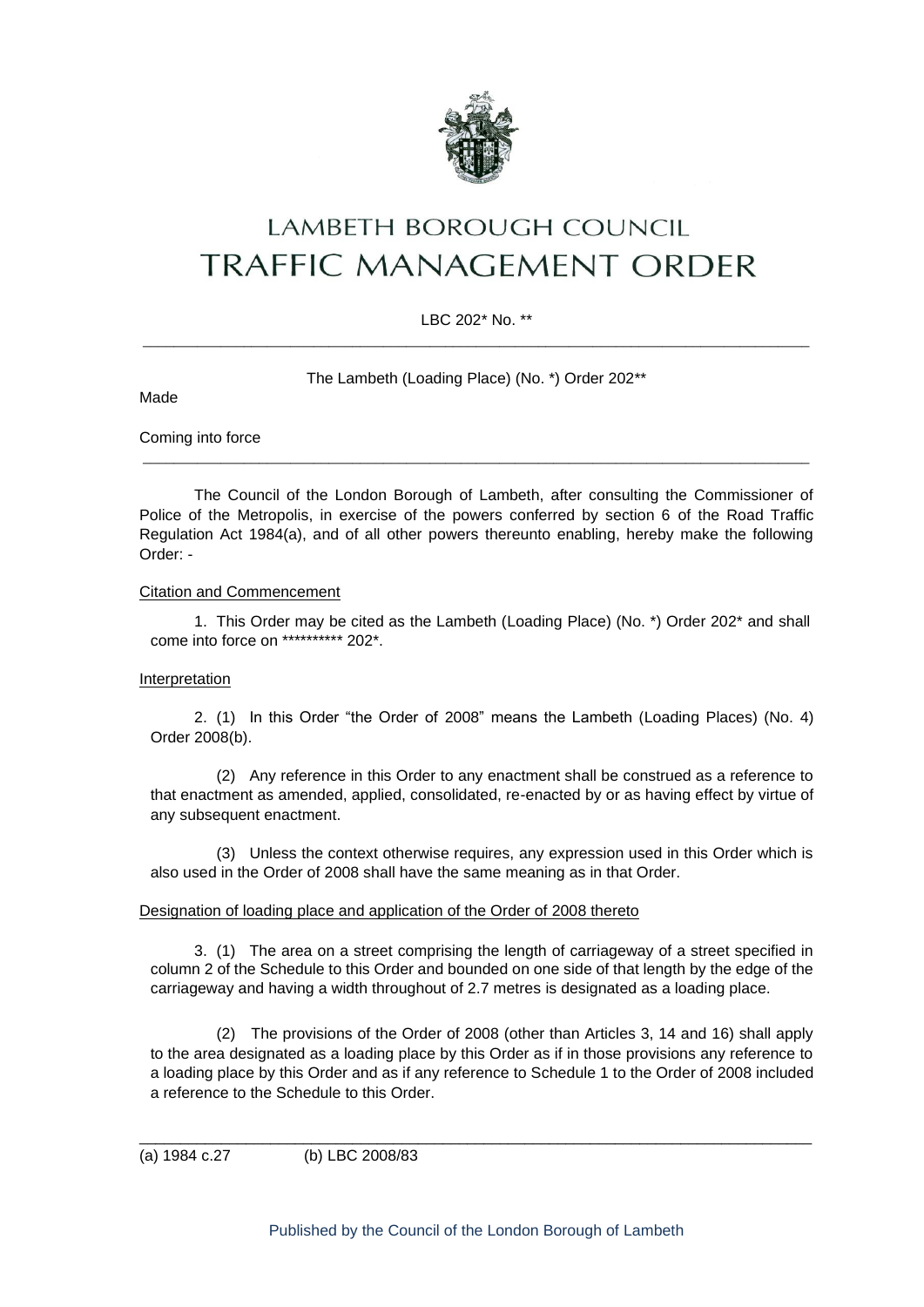Placing of traffic signs

4. The Council shall place and maintain traffic signs indicating the limits of the loading place designated by this Order and that such loading place may only be used during the permitted hours for the leaving of the vehicles referred to in Article 4 of the Order of 2008, subject to Articles 5 and 6 of that Order.

Dated this \*\*\*\*\*\*\* day of \*\*\*\*\* 202\*.

Ben Stevens Highway Network Manager